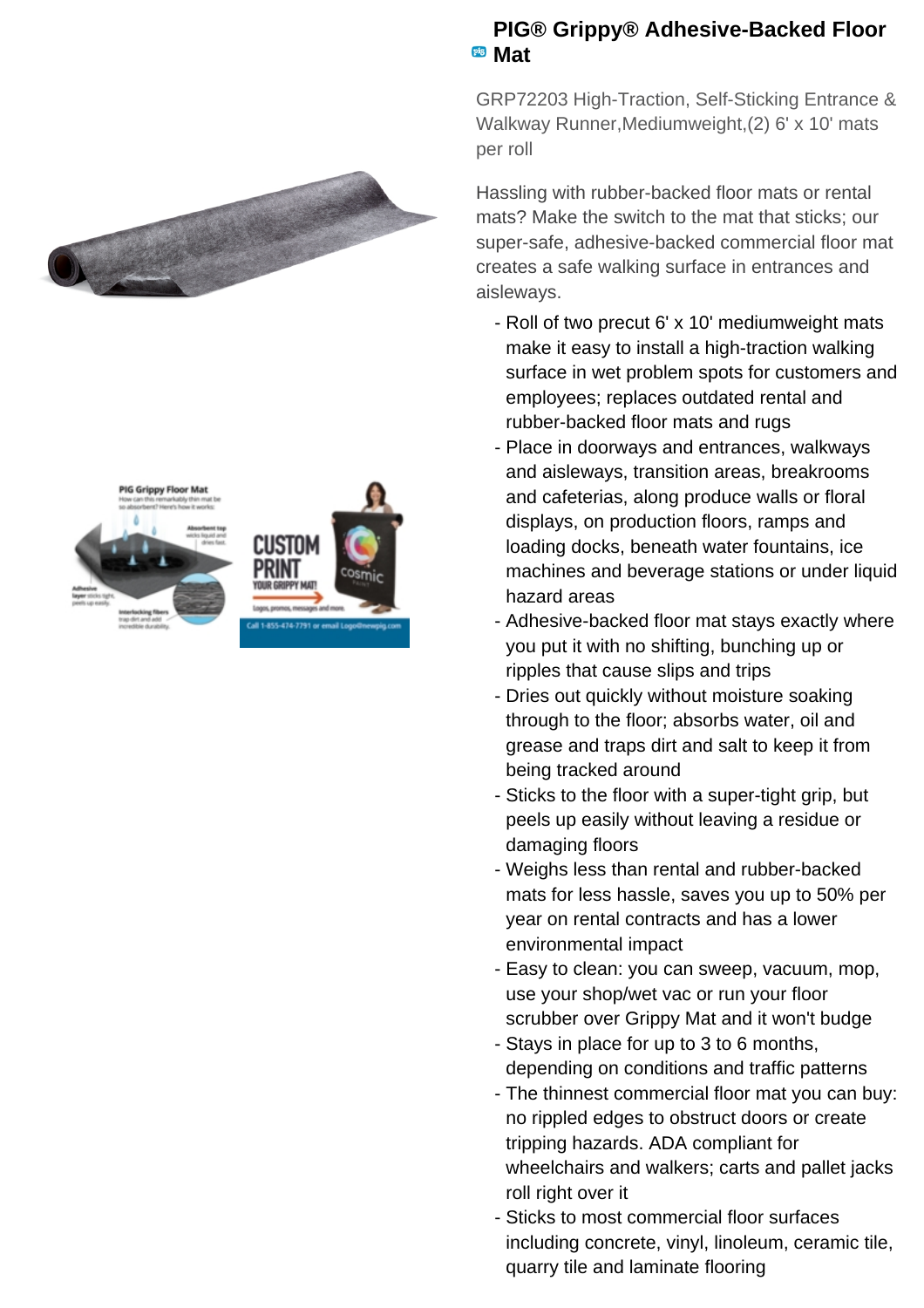- Tested and Certified by the National Floor Safety Institute (NFSI): when used as part of your floor safety program, high-traction surfaces such as PIG Grippy Floor Mat have been proven to reduce slip-and-fall claims by as much as 90%
- Mats take on the properties of absorbed liquids - always take proper precautions when handling saturated absorbents



| Item#                              | <b>Description</b> | <b>Dimensions</b>                                                                            | Weight    |
|------------------------------------|--------------------|----------------------------------------------------------------------------------------------|-----------|
| GRP72203-BK                        |                    | 6' W x 20' L                                                                                 | 10.6 lbs. |
| GRP72203-GY                        |                    | 6' W x 20' L                                                                                 | 10.6 lbs. |
| <b>Metric Equivalent:</b>          |                    |                                                                                              |           |
| Item#                              | <b>Description</b> | <b>Dimensions</b>                                                                            | Weight    |
| GRP72203-BK                        |                    | 182.9cm W x 6m L                                                                             | 4.8 kg    |
| GRP72203-GY                        |                    | 182.9cm W x 6m L                                                                             | 4.8 kg    |
| <b>Specifications</b>              |                    |                                                                                              |           |
| <b>Style</b>                       |                    | High-Traction, Self-Sticking Entrance & Walkway Runner                                       |           |
| <b>Dimensions</b>                  |                    | 6' W x 20' L                                                                                 |           |
| <b>Mat Weight</b>                  |                    | Mediumweight                                                                                 |           |
| Absorbency                         |                    | Up to 3.5 gal. per roll                                                                      |           |
| <b>Backing Material</b>            |                    | Adhesive-Backed                                                                              |           |
| <b>Brand</b>                       |                    | PIG                                                                                          |           |
| <b>Category</b>                    |                    | Grippy® Floor Mat                                                                            |           |
| <b>Core Diameter</b>               |                    | 3"                                                                                           |           |
| <b>Flammability Specifications</b> |                    | Flame Resistant - Will melt and self-extinguish                                              |           |
| <b>Fluid Absorbed</b>              |                    | Water; Grease; Oils                                                                          |           |
| Incinerable                        |                    | Yes                                                                                          |           |
| <b>Industry</b>                    |                    | Grocery/Retail; Restaurant; Institutional & Commercial<br>Facilities; Education; Hospitality |           |
| Indoor/Outdoor                     |                    | <b>Indoor Use</b>                                                                            |           |
| <b>Pad Quantity</b>                |                    | $(2)$ 6' x 10' mats per roll                                                                 |           |
| <b>Perforated</b>                  |                    | No                                                                                           |           |
| <b>Storage Temp Range</b>          |                    | Store between 32°F and 120°F                                                                 |           |
| <b>Temperature Limit</b>           |                    | Surface temps from 55°F to 120°F                                                             |           |